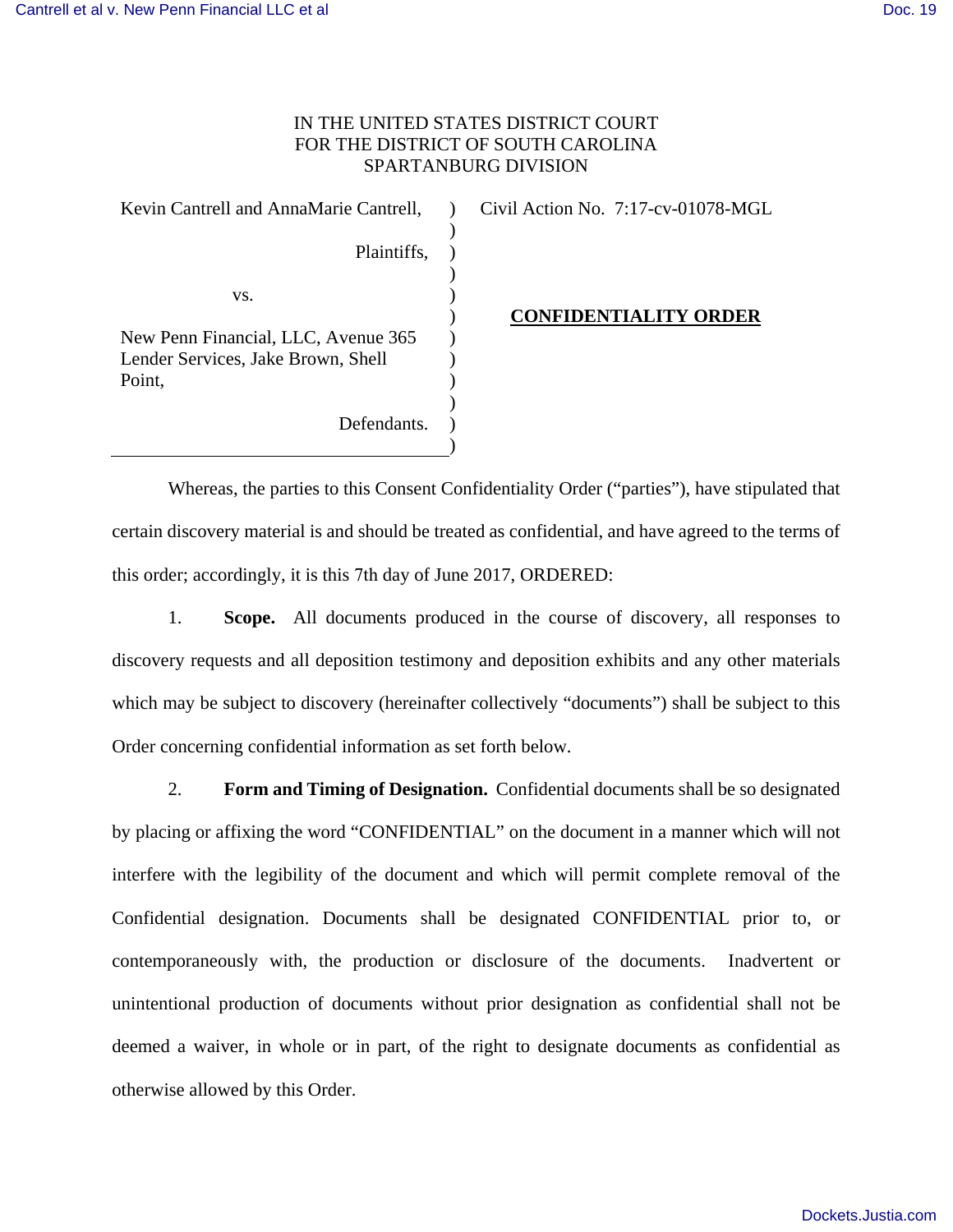3. **Documents Which May be Designated Confidential.** Any party may designate documents as confidential but only after review of the documents by an attorney<sup>1</sup> who has, in good faith, determined that the documents contain information protected from disclosure by statute, sensitive personal information, trade secrets, or confidential research, development, or commercial information. The certification shall be made concurrently with the disclosure of the documents, using the form attached hereto at Attachment A which shall be executed subject to the standards of Rule 11 of the Federal Rules of Civil Procedure. Information or documents which are available in the public sector may not be designated as confidential.

 4. **Depositions.** Portions of depositions shall be deemed confidential only if designated as such when the deposition is taken or within seven business days after receipt of the transcript. Such designation shall be specific as to the portions to be protected.

 5. **Third parties.** Information received from third parties in response to subpoenas may be designated confidential after review by the party asserting confidentiality. If a party asserts that information responsive to a subpoena may be confidential, the party who subpoenaed the information must provide the information received from the third party to the party asserting potential confidentiality within 21 days of receipt of the information. The party asserting confidentiality has 28 days from receipt of the information to designate any of the information as confidential and notify the other party of the designation. The receiving party then may challenge the designation pursuant to Paragraph 9 below, and the receiving party has 28 days from receipt

<u>.</u>

<sup>&</sup>lt;sup>1</sup> The attorney who reviews the documents and certifies them to be CONFIDENTIAL must be admitted to the Bar of at least one state but need not be admitted to practice in the District of South Carolina and need not apply for *pro hac vice* admission. By signing the certification, counsel submits to the jurisdiction of this court in regard to the certification.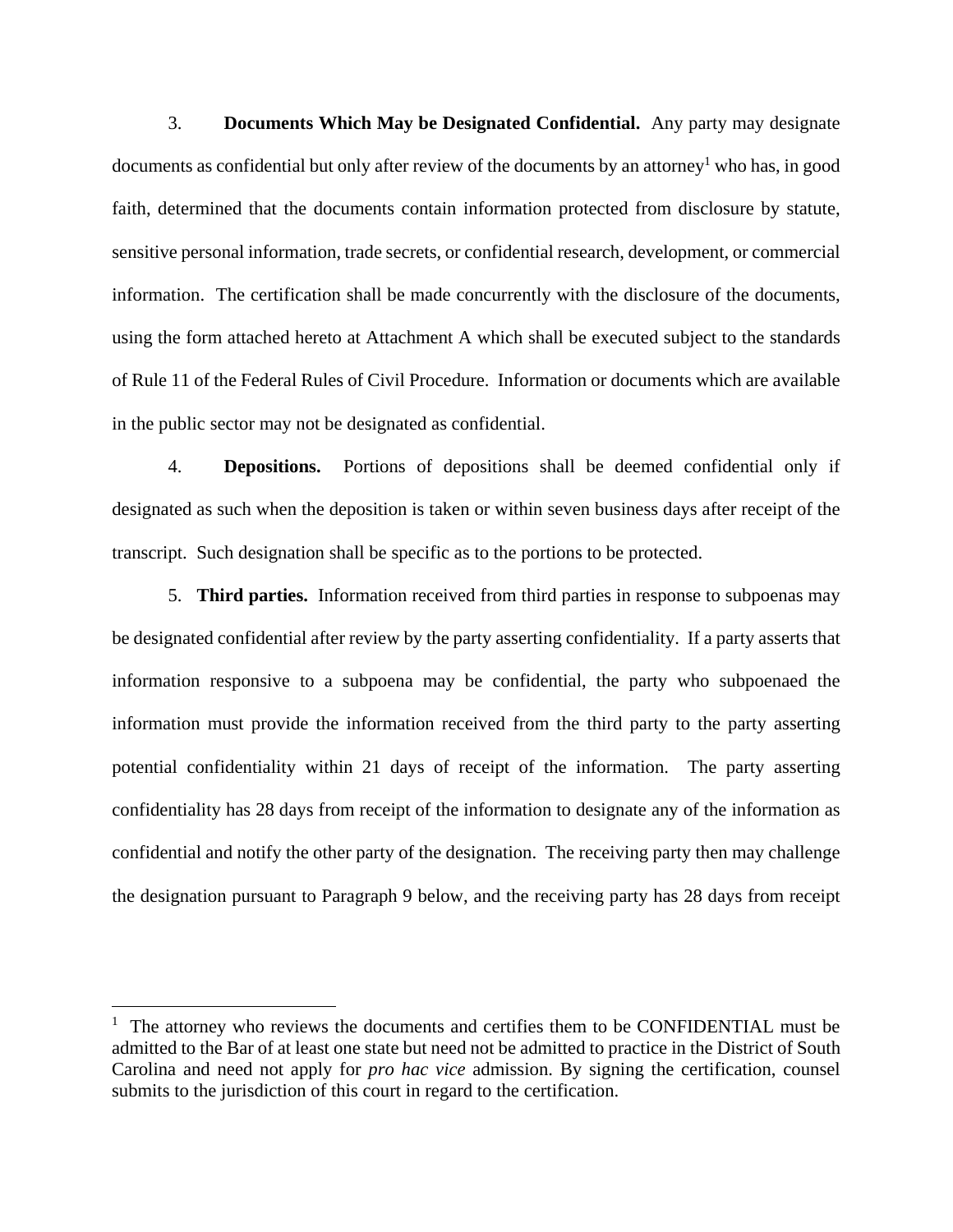of the designations to notify the other party of its challenge. The challenged designations then proceed as described in Paragraph 9.

### 6. **Protection of Confidential Material.**

a. **General Protections.** Documents designated CONFIDENTIAL under this Order shall not be used or disclosed by the parties or counsel for the parties or any other persons identified below (¶ 5.b.) for any purposes whatsoever other than preparing for and conducting the litigation in which the documents were disclosed (including any appeal of that litigation). The parties shall not disclose documents designated as confidential to putative class members not named as plaintiffs in putative class litigation unless and until one or more classes have been certified.

b. **Limited Third Party Disclosures.** The parties and counsel for the parties shall not disclose or permit the disclosure of any documents designated CONFIDENTIAL under the terms of this Order to any other person or entity except as set forth in subparagraphs (1)-(5) below, and then only after the person to whom disclosure is to be made has executed an acknowledgment (in the form set forth at Attachment B hereto), that he or she has read and understands the terms of this Order and is bound by it. Subject to these requirements, the following categories of persons may be allowed to review documents which have been designated CONFIDENTIAL pursuant to this Order:

 (1) counsel and employees of counsel for the parties who have responsibility for the preparation and trial of the lawsuit;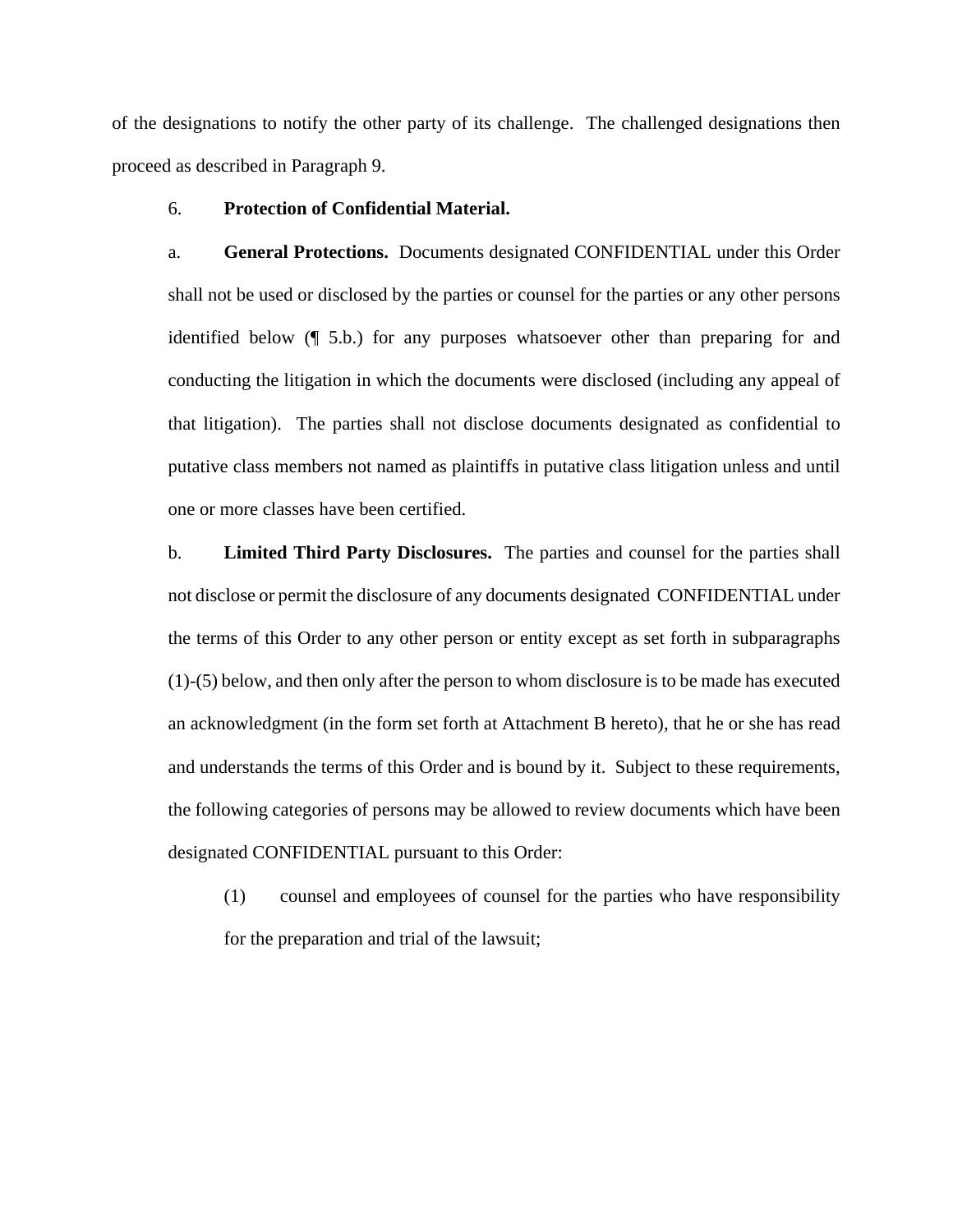(2) parties and employees of a party to this Order but only to the extent counsel shall certify that the specifically named individual party or employee's assistance is necessary to the conduct of the litigation in which the information is disclosed<sup>2</sup>;

 (3) court reporters engaged for depositions and those persons, if any, specifically engaged for the limited purpose of making photocopies of documents;

 (4) consultants, investigators, or experts (hereinafter referred to collectively as "experts") employed by the parties or counsel for the parties to assist in the preparation and trial of the lawsuit; and

 (5) other persons only upon consent of the producing party or upon order of the court and on such conditions as are agreed to or ordered.

c. **Control of Documents.** Counsel for the parties shall take reasonable efforts to prevent unauthorized disclosure of documents designated as Confidential pursuant to the terms of this order. Counsel shall maintain a record of those persons, including employees of counsel, who have reviewed or been given access to the documents along with the originals of the forms signed by those persons acknowledging their obligations under this Order.

d. **Copies.** All copies, duplicates, extracts, summaries or descriptions (hereinafter referred to collectively as "copies"), of documents designated as Confidential under this Order or any portion of such a document, shall be immediately affixed with the designation

<u>.</u>

 $2<sup>2</sup>$  At or prior to the time such party or employee completes his or her acknowledgment of review of this Order and agreement to be bound by it (Attachment B hereto), counsel shall complete a certification in the form shown at Attachment C hereto. Counsel shall retain the certification together with the form signed by the party or employee.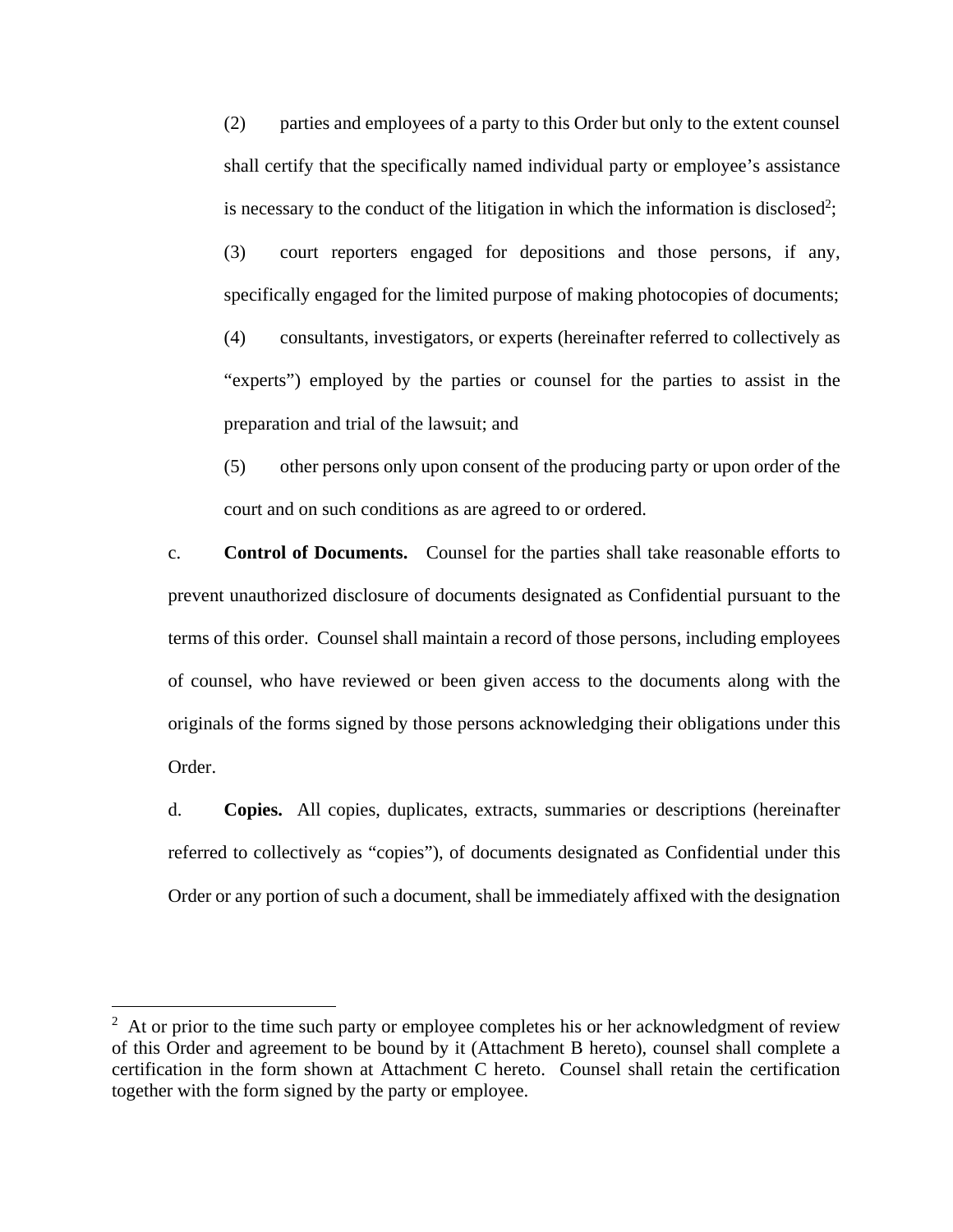"CONFIDENTIAL" if the word does not already appear on the copy. All such copies shall be afforded the full protection of this Order.

 7. **Filing of Confidential Materials.**In the event a party seeks to file any material that is subject to protection under this Order with the court, that party shall take appropriate action to insure that the documents receive proper protection from public disclosure including: (1) filing a redacted document with the consent of the party who designated the document as confidential; (2) where appropriate (*e.g.*, in relation to discovery and evidentiary motions), submitting the documents solely for *in camera* review; or (3) where the preceding measures are not adequate, seeking permission to file the document under seal pursuant to the procedural steps set forth in Local Civil Rule 5.03, DSC, or such other rule or procedure as may apply in the relevant jurisdiction. Absent extraordinary circumstances making prior consultation impractical or inappropriate, the party seeking to submit the document to the court shall first consult with counsel for the party who designated the document as confidential to determine if some measure less restrictive than filing the document under seal may serve to provide adequate protection. This duty exists irrespective of the duty to consult on the underlying motion. Nothing in this Order shall be construed as a prior directive to the Clerk of Court to allow any document be filed under seal. The parties understand that documents may be filed under seal only with the permission of the court after proper motion pursuant to Local Civil Rule 5.03.

 8. **Greater Protection of Specific Documents.** No party may withhold information from discovery on the ground that it requires protection greater than that afforded by this Order unless the party moves for an Order providing such special protection.

 9. **Challenges to Designation as Confidential.** Any CONFIDENTIAL designation is subject to challenge. The following procedures shall apply to any such challenge.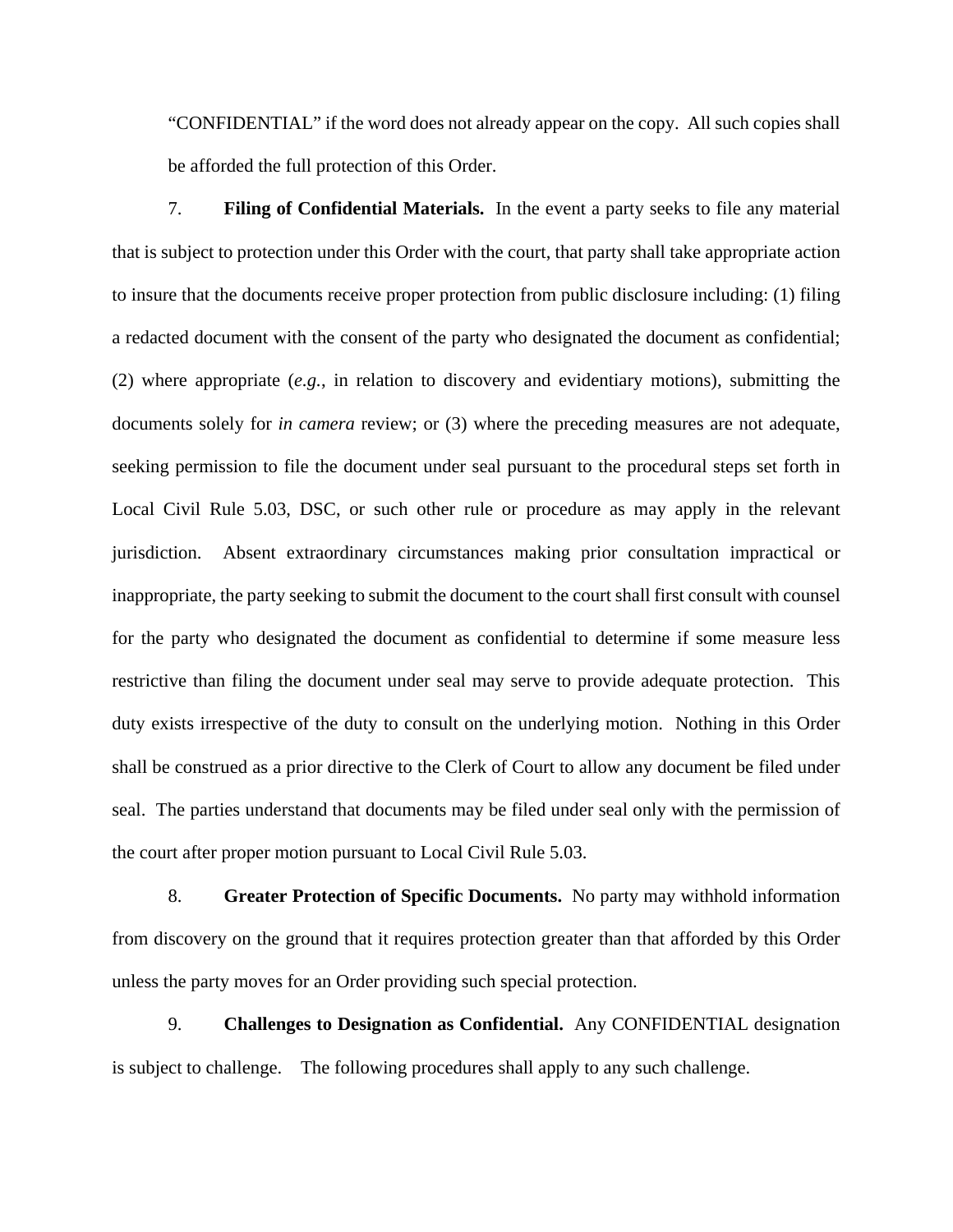a. The burden of proving the necessity of a Confidential designation remains with the party asserting confidentiality.

b. A party who contends that documents designated CONFIDENTIAL are not entitled to confidential treatment shall give written notice to the party who affixed the designation of the specific basis for the challenge. The party who so designated the documents shall have fifteen (15) days from service of the written notice to determine if the dispute can be resolved without judicial intervention and, if not, to move for an Order confirming the Confidential designation.

c. Notwithstanding any challenge to the designation of documents as confidential, all material previously designated CONFIDENTIAL shall continue to be treated as subject to the full protections of this Order until one of the following occurs:

 (1) the party who claims that the documents are confidential withdraws such designation in writing;

 (2) the party who claims that the documents are confidential fails to move timely for an Order designating the documents as confidential as set forth in paragraph 8.b. above; or

 (3) the court rules that the documents should no longer be designated as confidential information.

d. Challenges to the confidentiality of documents may be made at any time and are not waived by the failure to raise the challenge at the time of initial disclosure or designation.

### 10. **Treatment on Conclusion of Litigation.**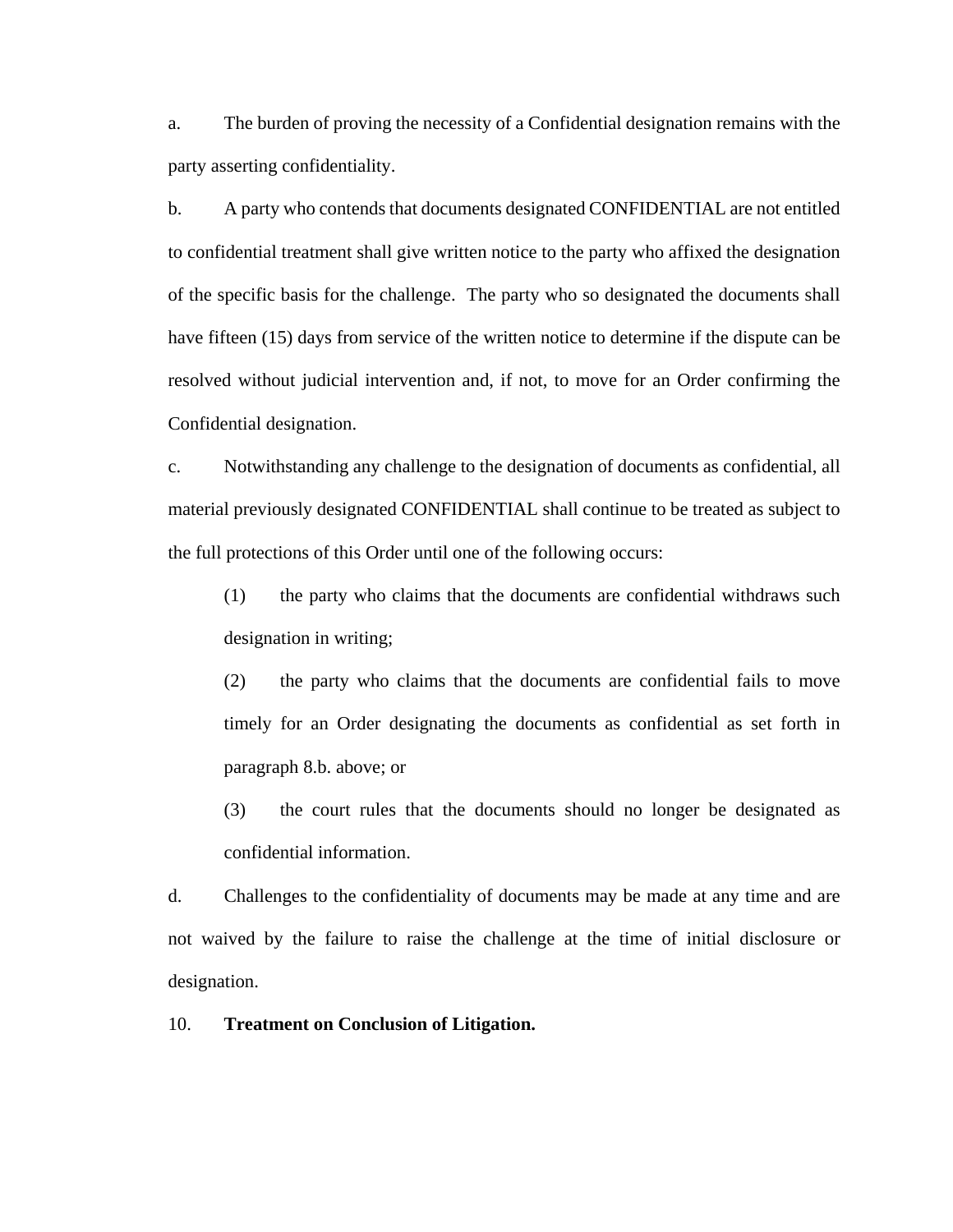a. **Order Remains in Effect.** All provisions of this Order restricting the use of documents designated CONFIDENTIAL shall continue to be binding after the conclusion of the litigation unless otherwise agreed or ordered.

b. **Return of CONFIDENTIAL Documents.** Within thirty (30) days after the conclusion of the litigation, including conclusion of any appeal, all documents treated as confidential under this Order, including copies as defined above (¶5.d.) shall be returned to the producing party unless: (1) the document has been entered as evidence or filed (unless introduced or filed under seal); (2) the parties stipulate to destruction in lieu of return; or (3) as to documents containing the notations, summations, or other mental impressions of the receiving party, that party elects destruction.Notwithstanding the above requirements to return or destroy documents, counsel may retain attorney work product including an index which refers or relates to information designated CONFIDENTIAL so long as that work product does not duplicate verbatim substantial portions of the text of confidential documents. This work product continues to be Confidential under the terms of this Order. An attorney may use his or her work product in a subsequent litigation provided that its use does not disclose the confidential documents.

 11. **Order Subject to Modification.** This Order shall be subject to modification on motion of any party or any other person who may show an adequate interest in the matter to intervene for purposes of addressing the scope and terms of this Order. The Order shall not, however, be modified until the parties shall have been given notice and an opportunity to be heard on the proposed modification.

 12. **No Judicial Determination.** This Order is entered based on the representations and agreements of the parties and for the purpose of facilitating discovery. Nothing herein shall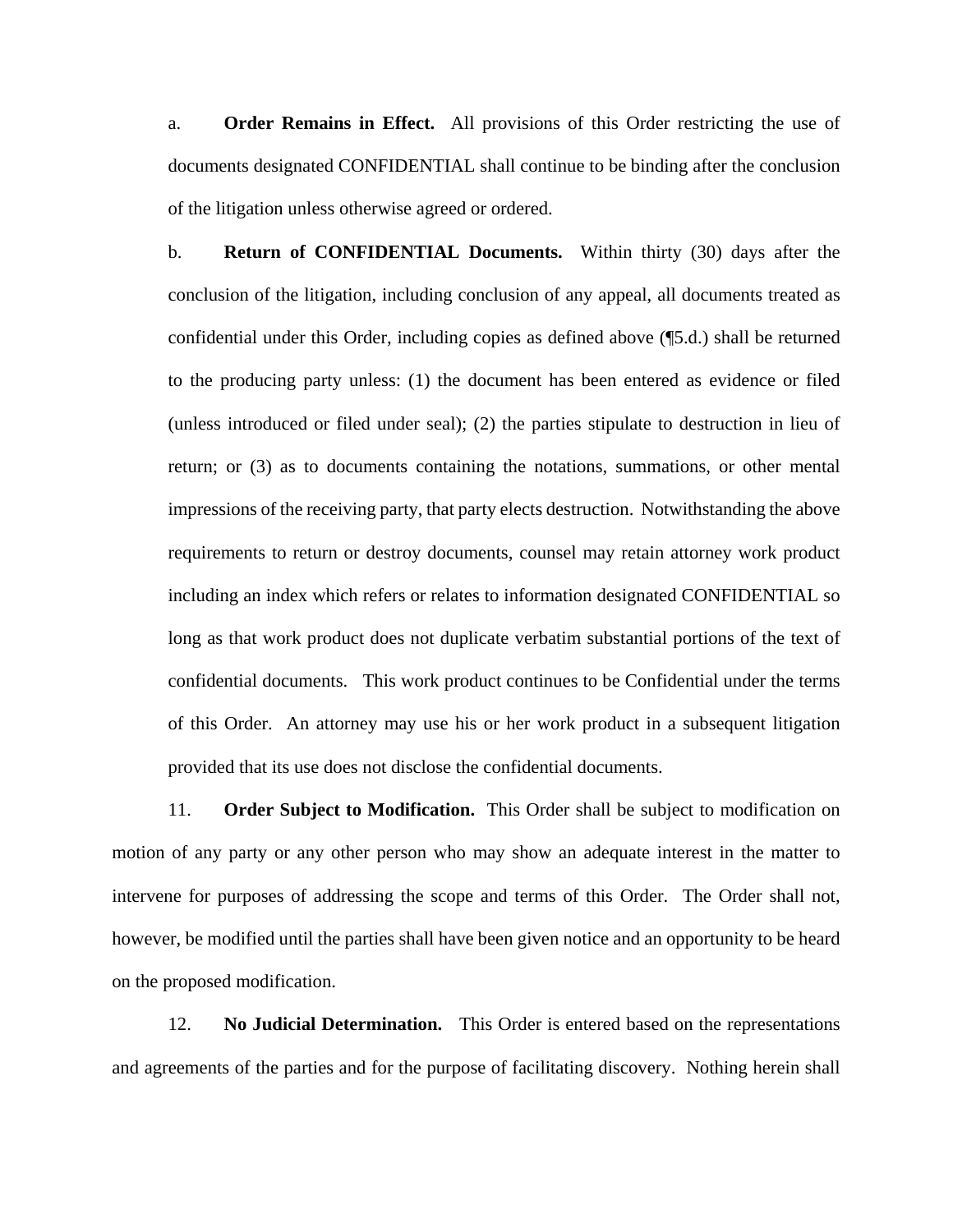be construed or presented as a judicial determination that any specific document or item of information designated as CONFIDENTIAL by counsel is subject to protection under Rule 26(c) of the Federal Rules of Civil Procedure or otherwise until such time as a document-specific ruling shall have been made.

 13. **Persons Bound.** This Order shall take effect when entered and shall be binding upon: (1) counsel who signed below and their respective law firms; and (2) their respective clients. IT IS SO ORDERED.

s/Mary Geiger Lewis Mary Geiger Lewis UNITED STATES DISTRICT JUDGE

June 7, 2017 Columbia, South Carolina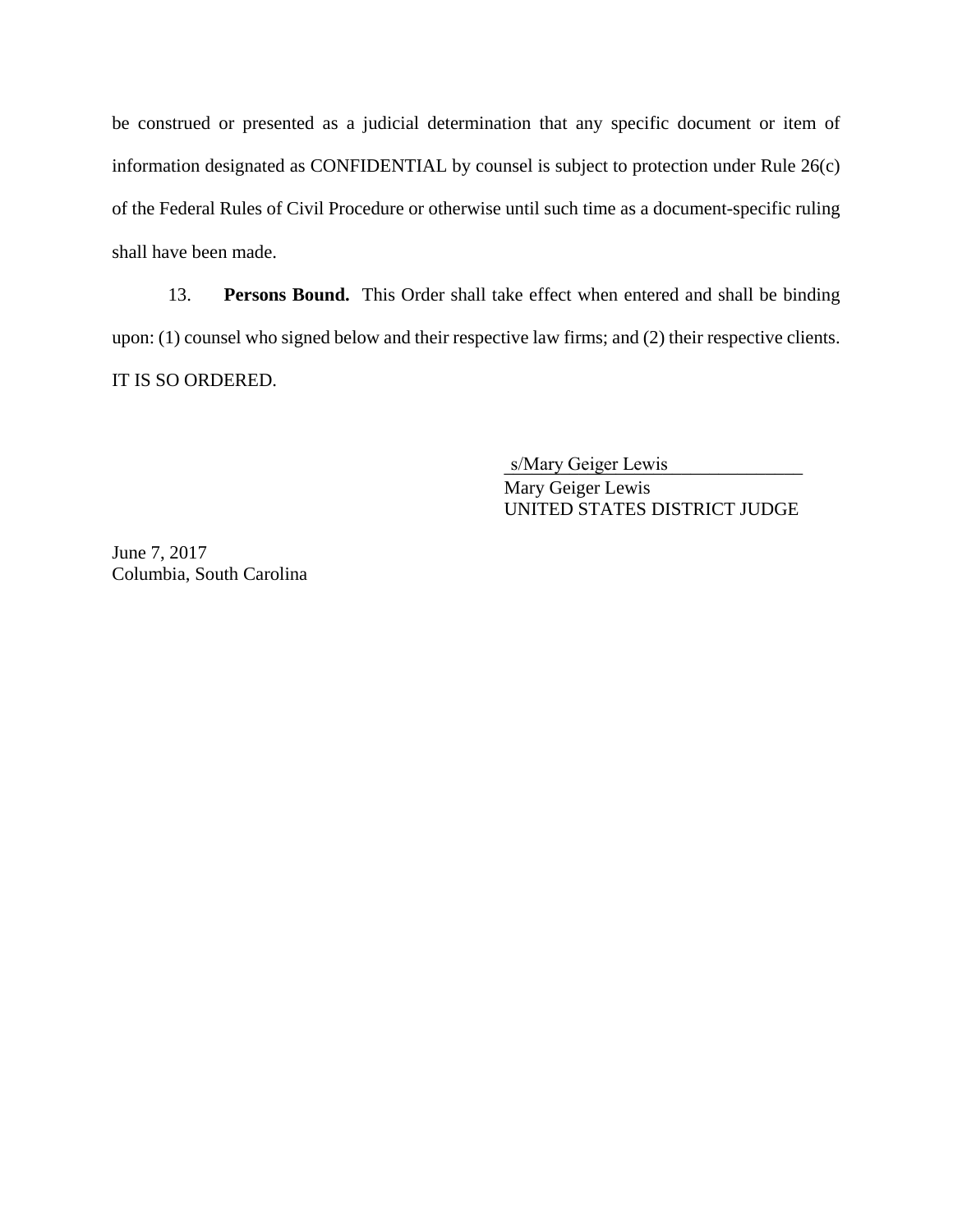## **ATTACHMENT A CERTIFICATION BY COUNSEL OF DESIGNATION OF INFORMATION AS CONFIDENTIAL**

# IN THE UNITED STATES DISTRICT COURT FOR THE DISTRICT OF SOUTH CAROLINA SPARTANBURG DIVISION

| Kevin Cantrell and AnnaMarie Cantrell, | Civil Action No. 7:17-cv-01078-MGL      |
|----------------------------------------|-----------------------------------------|
|                                        |                                         |
| Plaintiffs,                            |                                         |
|                                        |                                         |
| VS.                                    |                                         |
|                                        | Certification by Counsel of Designation |
| New Penn Financial, LLC, Avenue 365    | of Information as Confidential          |
| Lender Services, Jake Brown, Shell     |                                         |
| Point,                                 |                                         |
|                                        |                                         |
| Defendants.                            |                                         |
|                                        |                                         |

 Documents produced herewith **[whose bates numbers are listed below (or) which are listed on the attached index]** have been marked as CONFIDENTIAL subject to the Confidentiality Order entered in this action which Order is dated [confidentiality order date].

 By signing below, I am certifying that I have personally reviewed the marked documents and believe, based on that review, that they are properly subject to protection under the terms of Paragraph 3 of the Confidentiality Order.

Check and complete one of the two options below.

- ❑ I am a member of the Bar of the United States District Court for the District of South Carolina. My District Court Bar number is [District Court Bar #].
- ❑ I am not a member of the Bar of the United States District Court for the District of South Carolina but am admitted to the bar of one or more states. The state in which I conduct the majority of my practice is [state in which I practice most] where my Bar number is [that state's Bar #]. I understand that by completing this certification I am submitting to the jurisdiction of the United States District Court for the District of South Carolina as to any matter relating to this certification.

Date: [date attachment A signed] [Signature of Counsel [s/name]]

Signature of Counsel

[Printed Name of Counsel [A]] Printed Name of Counsel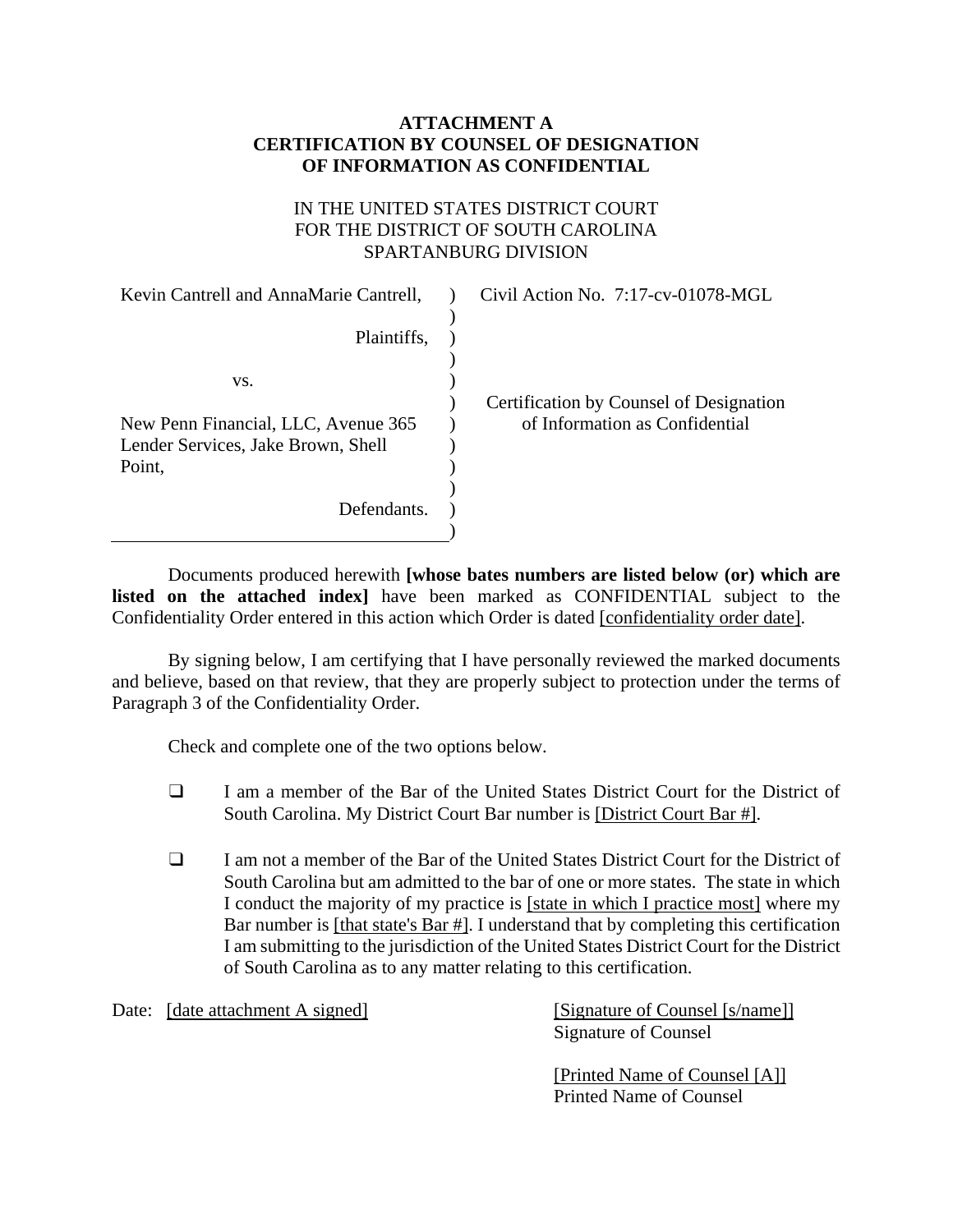### **ATTACHMENT B**

### IN THE UNITED STATES DISTRICT COURT FOR THE DISTRICT OF SOUTH CAROLINA SPARTANBURG DIVISION

| Kevin Cantrell and AnnaMarie Cantrell, | Civil Action No. 7:17-cv-01078-MGL |
|----------------------------------------|------------------------------------|
|                                        |                                    |
| Plaintiffs,                            |                                    |
|                                        |                                    |
| VS.                                    |                                    |
|                                        | Acknowledgment of Understanding of |
| New Penn Financial, LLC, Avenue 365    | and                                |
| Lender Services, Jake Brown, Shell     | Agreement to be Bound              |
| Point,                                 |                                    |
|                                        |                                    |
| Defendants.                            |                                    |
|                                        |                                    |

 The undersigned hereby acknowledges that he or she has read the Confidentiality Order dated [confidentiality order date], in the above captioned action, understands the terms thereof, and agrees to be bound by such terms. The undersigned submits to the jurisdiction of the United States District Court for the District of South Carolina in matters relating to the Confidentiality Order and understands that the terms of said Order obligate him/her to use discovery materials designated CONFIDENTIAL solely for the purposes of the above-captioned action, and not to disclose any such confidential information to any other person, firm or concern.

 The undersigned acknowledges that violation of the Stipulated Confidentiality Order may result in penalties for contempt of court.

| Name:                    | [undersigned name [att B]] |
|--------------------------|----------------------------|
| Job Title:               | [Job Title [att $B$ ]]     |
| Employer:                | [Employer [att B]]         |
| <b>Business Address:</b> | [Business Address [att B]] |

Date: **[date attachment B signed]** [Signature [attachment B]]

Signature